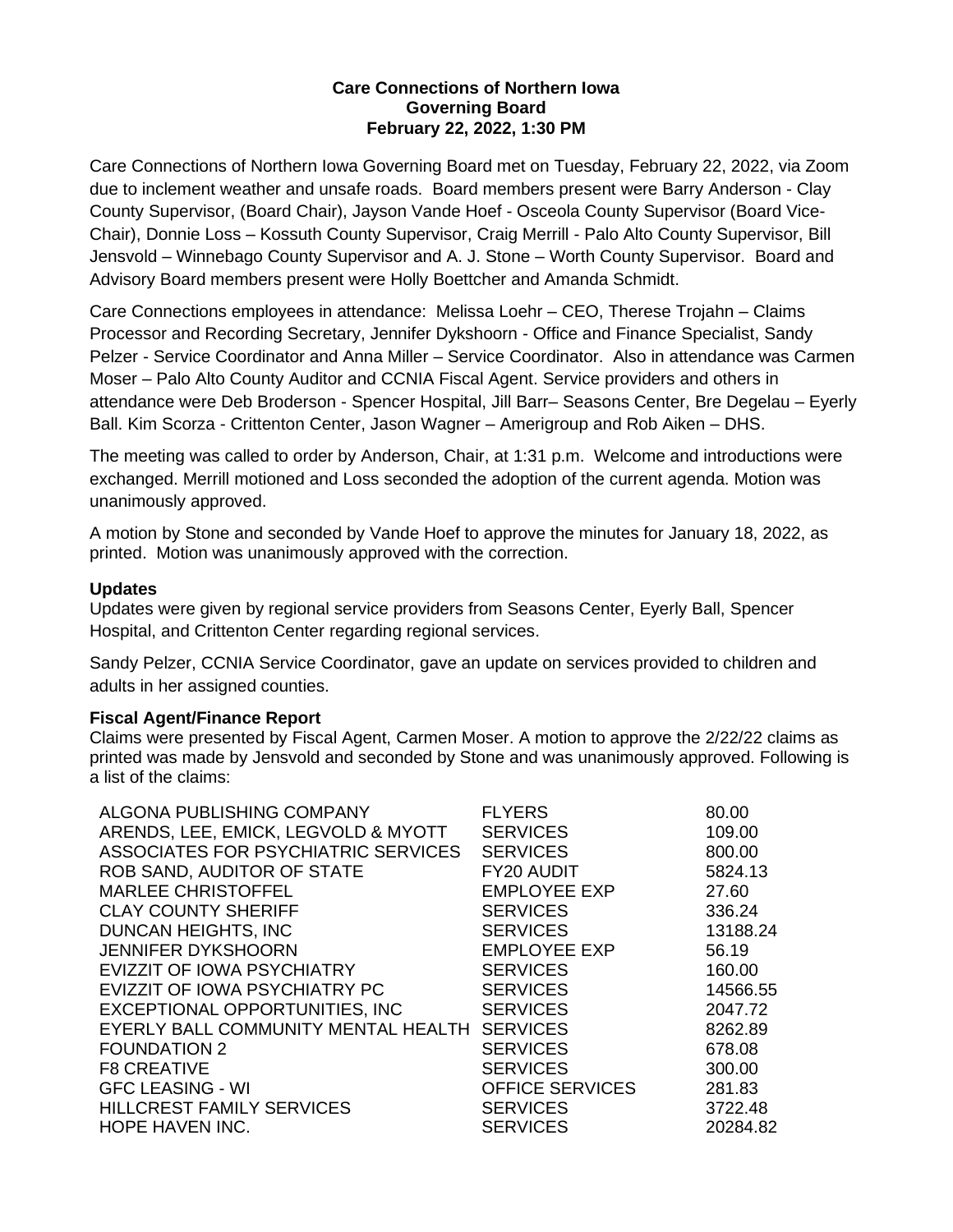| HORIZONS UNLIMITED PALO ALTO CO RCF | <b>SERVICES</b>          | 11342.95 |
|-------------------------------------|--------------------------|----------|
| KEN BORTH AUTO PLAZA INC            | EMPLOYEE EXP             | 166.75   |
| KOSSUTH CO SHERIFF                  | <b>SERVICES</b>          | 900.90   |
| <b>MASON CITY CLINIC</b>            | <b>SERVICES</b>          | 240.00   |
| <b>ANNA MILLER</b>                  | EMPLOYEE EXP             | 567.58   |
| NEXT GENERATION TECHNOLOGIES        | DATA PROCESSING          | 1543.95  |
| NORTH IOWA REGIONAL SERVICES        | <b>SERVICES</b>          | 390.00   |
| NW IA YOUTH EMERGENCY SERVICES      | <b>SERVICES</b>          | 5047.75  |
| PALO ALTO CO SHERIFF                | <b>SERVICES</b>          | 466.50   |
| THE PRIDE GROUP                     | <b>SERVICES</b>          | 32631.84 |
| SANDY LAW FIRM SHANNON SANDY        | <b>SERVICES</b>          | 127.53   |
| <b>SEASONS</b>                      | <b>SERVICES</b>          | 31112.03 |
| SIOUX RIVERS REGION                 | ADVOCATE EXP             | 3696.58  |
| SIOUXLAND MENTAL HEALTH CENTER      | <b>SERVICES</b>          | 5200.00  |
| SPENCER DAILY REPORTER              | <b>PUBLICATIONS</b>      | 99.70    |
| SPENCER MUNICIPAL UTILITIES         | <b>INTERNET SERVICES</b> | 100.00   |
| SUNRISE APARTMENTS, INC.            | <b>SERVICES</b>          | 685.00   |
| THRIFTY WHITE PHARMACY              | <b>SERVICES</b>          | 366.61   |
| <b>U.S. CELLULAR</b>                | ADVOCATE EXP             | 86.72    |
| VILLAGE NORTHWEST UNLIMITED         | <b>SERVICES</b>          | 355.68   |
| <b>WINNEBAGO CO SHERIFF</b>         | <b>SERVICES</b>          | 522.38   |
| WINNEBAGO COUNTY PUBLIC HEALTH      | <b>SERVICES</b>          | 875.00   |
| <b>WORTH COUNTY SHERIFF</b>         | <b>SERVICES</b>          | 33.04    |
| YOUTH & SHELTER SERVICES, INC.      | <b>SERVICES</b>          | 40701.47 |

The Region's fund balance on 2/22/22 is \$2,579,673.67. Moser will be working with counties who have employees of record as we get closer to the end of the fiscal year to be sure funds are transferred to cover payroll. She will be sending invoices to the counties for the second half payments.

### **Old Business**

*Considerations for FY23 Planning* – Motion by Jensvold and seconded by Stone to enter into a per capita share of crisis intervention training for law enforcement not to exceed \$3,000.00. Motion passed unanimously. Other discussion included: Access Center funding, Behavioral Health Intervention services (BHIS), youth crisis stabilization and vehicle purchases. A work group was established to work on the budget which includes Anderson, Jensvold, Vande Hoef, Loehr and Dykshoorn.

*28E Agreement* – Waiting on a response from Winnebago county. Clay, Kossuth, Palo Alto and Worth have accepted the agreement. Osceola county did not vote in favor of the agreement.

*Planning for MHDS Supervisor Training* – A training session for all members of the boards of supervisors for member counties will be held Wednesday, April 6, 2022, at The Shores in Emmetsburg starting at 9:00 a.m.

### **New Business**

*County ARPA Dollars & MHDS Regions* – Discussion was held on ARPA dollars received by counties. Anything expended by counties for Mental Health must go through the Region. Counties are advised to send those bills to the Region for reimbursement or payment.

*Update Regional Rental Subsidy Policy* – Motion by Merrill and seconded by Vande Hoef to add an addendum to the Regional Rental Subsidy Policy to allow for the extension of rental payments/maintenance fees assistance while individuals are waiting on social security benefits. Motion passed unanimously.